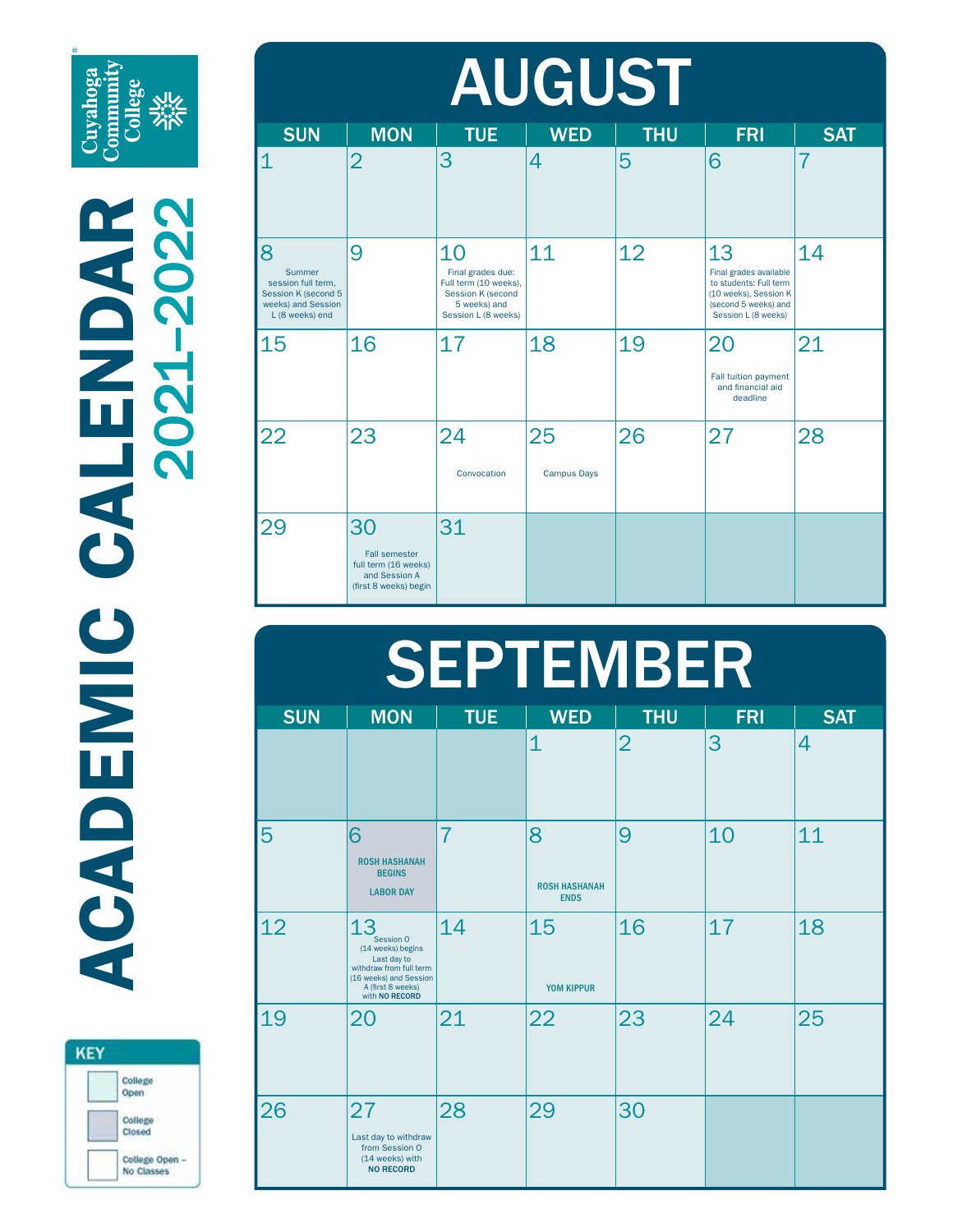Cuyahoga<br>Community<br>College **<u>Nic</u>**<br>**Zijc** 



| <b>OCTOBER</b>                                                               |                                                                                                       |                                                                |            |                |                                                                                         |                |  |
|------------------------------------------------------------------------------|-------------------------------------------------------------------------------------------------------|----------------------------------------------------------------|------------|----------------|-----------------------------------------------------------------------------------------|----------------|--|
| <b>SUN</b>                                                                   | <b>MON</b>                                                                                            | <b>TUE</b>                                                     | <b>WED</b> | <b>THU</b>     | <b>FRI</b>                                                                              | <b>SAT</b>     |  |
|                                                                              |                                                                                                       |                                                                |            |                | $\overline{1}$                                                                          | $\overline{2}$ |  |
| 3                                                                            | 4                                                                                                     | 5                                                              | 6          | $\overline{7}$ | 8<br>Last day to withdraw<br>from Session A<br>(first 8 weeks) course<br>with "W" grade | 9              |  |
| 10<br>Deadline to submit<br>incomplete work<br>for Spring and<br>Summer 2021 | 11                                                                                                    | 12                                                             | 13         | 14             | 15<br>Incomplete grades<br>for Spring and<br>Summer 2021<br>become "F" grades           | 16             |  |
| 17                                                                           | 18<br>Priority registration<br>for Spring 2022<br>begins                                              | 19                                                             | 20         | 21             | 22                                                                                      | 23             |  |
| 24<br><b>Session A</b><br>(first 8 weeks) ends                               | 25<br><b>Session B</b><br>(second 8 weeks)<br>begins<br><b>Registration for</b><br>Spring 2022 begins | 26<br>Final grades due:<br><b>Session A</b><br>(first 8 weeks) | 27         | 28             | 29<br>Deadline to petition<br>for Fall 2021<br>graduation                               | 30             |  |

|                                                            |                                                                                   |                                                                               | <b>NOVEMBER</b>                                                                     |                                                             |                                                                                     |                                  |
|------------------------------------------------------------|-----------------------------------------------------------------------------------|-------------------------------------------------------------------------------|-------------------------------------------------------------------------------------|-------------------------------------------------------------|-------------------------------------------------------------------------------------|----------------------------------|
| <b>SUN</b>                                                 | <b>MON</b>                                                                        | <b>TUE</b>                                                                    | <b>WED</b>                                                                          | <b>THU</b>                                                  | <b>FRI</b>                                                                          | <b>SAT</b>                       |
|                                                            | $\overline{1}$                                                                    | $\overline{2}$<br>Academic progress<br>reporting due:<br>Full term (16 weeks) | 3                                                                                   | 4<br><b>DIWALI</b>                                          | 5                                                                                   | 6                                |
| 7                                                          | 8<br>Last day to withdraw<br>from Session B<br>(second 8 weeks)<br>with NO RECORD | 9                                                                             | 10                                                                                  | 11<br><b>VETERANS DAY</b>                                   | 12                                                                                  | 13                               |
| 14                                                         | 15                                                                                | 16                                                                            | 17                                                                                  | 18                                                          | 19<br>Last day to withdraw<br>from full term<br>(16 weeks) course<br>with "W" grade | 20                               |
| 21                                                         | 22                                                                                | 23                                                                            | 24<br>Last day to withdraw<br>from Session O<br>(14 weeks) course<br>with "W" grade | 25<br><b>Thanksgiving Recess</b><br><b>THANKSGIVING DAY</b> | 26<br><b>Thanksgiving Recess</b>                                                    | 27<br><b>Thanksgiving Recess</b> |
| 28<br><b>Thanksgiving Recess</b><br><b>HANUKKAH BEGINS</b> | 29                                                                                | 30                                                                            |                                                                                     |                                                             |                                                                                     |                                  |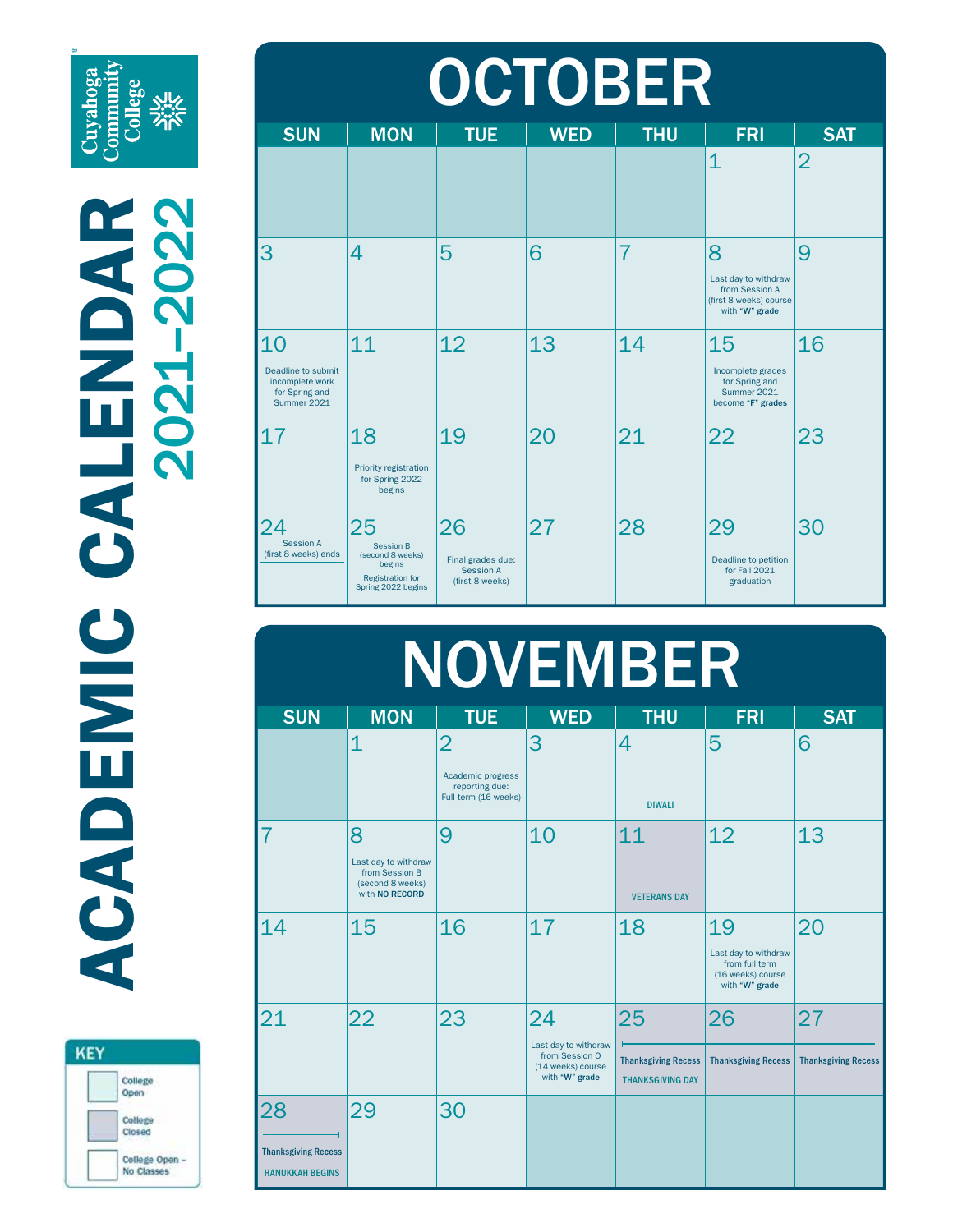Cuyahoga<br>Community<br>College<br>Sixx

| <b>KEY</b> |                              |
|------------|------------------------------|
|            | College<br>Open              |
|            | College<br>Closed            |
|            | College Open -<br>No Classes |

|  | <b>DECEMBER</b>                                                       |  |
|--|-----------------------------------------------------------------------|--|
|  | $MON$ $\parallel$ TUF $\parallel$ WFD $\parallel$ THU $\parallel$ FRI |  |

| <b>SUN</b>                                                                                                | <b>MON</b>                | <b>TUE</b>                                                                                           | <b>WED</b>                | <b>THU</b>                                                                                                                                     | <b>FRI</b>                                                                                  | <b>SAT</b>                                        |
|-----------------------------------------------------------------------------------------------------------|---------------------------|------------------------------------------------------------------------------------------------------|---------------------------|------------------------------------------------------------------------------------------------------------------------------------------------|---------------------------------------------------------------------------------------------|---------------------------------------------------|
|                                                                                                           |                           |                                                                                                      | 1                         | $\overline{2}$                                                                                                                                 | 3<br>Last day to withdraw<br>from Session B<br>(second 8 weeks)<br>course with<br>"W" grade | 4                                                 |
| 5                                                                                                         | 6<br><b>HANUKKAH ENDS</b> | 7                                                                                                    | 8<br><b>BODHI DAY</b>     | 9                                                                                                                                              | 10                                                                                          | 11                                                |
| 12                                                                                                        | 13<br><b>Finals Week</b>  | 14<br><b>Finals Week</b>                                                                             | 15<br><b>Finals Week</b>  | 16<br><b>Finals Week</b><br><b>Fall 2021</b><br>Commencement                                                                                   | 17<br><b>Finals Week</b>                                                                    | 18<br><b>Finals Week</b>                          |
| 19<br><b>Fall semester</b><br>full term, Session B<br>(second 8 weeks)<br>and Session O<br>(14 weeks) end | 20                        | 21<br>Final grades due:<br>Full term, Session B<br>(second 8 weeks)<br>and Session O<br>$(14$ weeks) | 22<br><b>Winter Break</b> | 23<br><b>Winter Break</b><br>Final grades available<br>to students: Full term,<br>Session B (second 8)<br>weeks) and Session O<br>$(14$ weeks) | 24<br><b>Winter Break</b><br><b>CHRISTMAS EVE</b>                                           | 25<br><b>Winter Break</b><br><b>CHRISTMAS DAY</b> |
| 26<br><b>Winter Break</b><br><b>KWANZAA BEGINS</b>                                                        | 27<br><b>Winter Break</b> | 28<br><b>Winter Break</b>                                                                            | 29<br><b>Winter Break</b> | 30<br><b>Winter Break</b>                                                                                                                      | 31<br><b>Winter Break</b><br><b>NEW YEAR'S EVE</b>                                          |                                                   |

| <b>JANUARY</b>      |                                                                   |                                                                                   |                     |                     |                        |                                                                     |  |  |
|---------------------|-------------------------------------------------------------------|-----------------------------------------------------------------------------------|---------------------|---------------------|------------------------|---------------------------------------------------------------------|--|--|
| <b>SUN</b>          | <b>MON</b>                                                        | <b>TUE</b>                                                                        | <b>WED</b>          | <b>THU</b>          | <b>FRI</b>             | <b>SAT</b>                                                          |  |  |
|                     |                                                                   |                                                                                   |                     |                     |                        | $\overline{1}$                                                      |  |  |
| <b>Winter Break</b> | <b>Winter Break</b>                                               | <b>Winter Break</b>                                                               | <b>Winter Break</b> | <b>Winter Break</b> | <b>Winter Break</b>    | <b>Winter Break</b><br><b>NEW YEAR'S DAY</b><br><b>KWANZAA ENDS</b> |  |  |
| $\overline{2}$      | 3                                                                 | 4                                                                                 | 5                   | 6                   | 7                      | 8                                                                   |  |  |
|                     | <b>NEW YEAR'S DAY</b><br><b>OBSERVED</b>                          |                                                                                   |                     |                     |                        |                                                                     |  |  |
| 9                   | 10                                                                | 11                                                                                | 12                  | 13                  | 14                     | 15                                                                  |  |  |
|                     | <b>Spring tuition</b><br>payment and<br>financial aid<br>deadline | <b>Faculty Colloquium</b>                                                         | <b>Campus Days</b>  |                     | <b>MAKAR SANKRANTI</b> |                                                                     |  |  |
| 16                  | 17                                                                | 18                                                                                | 19                  | 20                  | 21                     | 22                                                                  |  |  |
|                     | <b>MARTIN LUTHER</b><br><b>KING JR. DAY</b>                       | Spring semester<br>full term (16 weeks)<br>and Session A<br>(first 8 weeks) begin |                     |                     |                        |                                                                     |  |  |
| 23                  | 24                                                                | 25                                                                                | 26                  | 27                  | 28                     | 29                                                                  |  |  |
| 30                  | 31<br>Session 0<br>(14 weeks) begins                              |                                                                                   |                     |                     |                        |                                                                     |  |  |
|                     |                                                                   |                                                                                   |                     |                     |                        |                                                                     |  |  |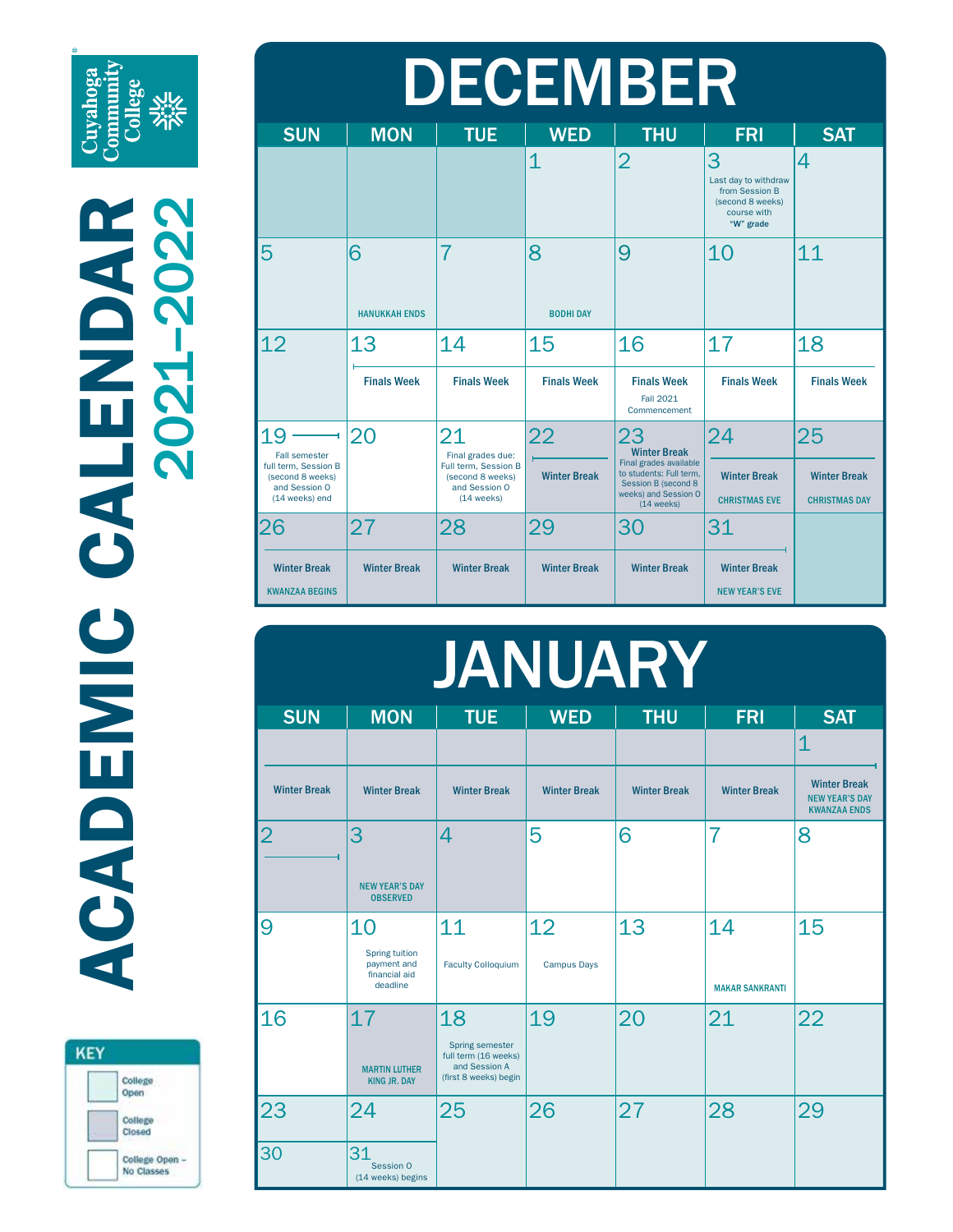Cuyahoga<br>Community<br>College<br>Sikk

| <b>KEY</b> |                            |
|------------|----------------------------|
|            | College<br>Open            |
|            | College<br>Closed<br>ಬಲಲ   |
|            | College Open<br>No Classes |

| <b>FEBRUARY</b>                                              |                                                                                     |                                                                                                                                     |                |            |                                                                                          |                |  |
|--------------------------------------------------------------|-------------------------------------------------------------------------------------|-------------------------------------------------------------------------------------------------------------------------------------|----------------|------------|------------------------------------------------------------------------------------------|----------------|--|
| <b>SUN</b>                                                   | <b>MON</b>                                                                          | <b>TUE</b>                                                                                                                          | <b>WED</b>     | <b>THU</b> | <b>FRI</b>                                                                               | <b>SAT</b>     |  |
|                                                              |                                                                                     | $\overline{1}$<br>Last day to withdraw<br>from full term<br>(16 weeks) and<br>Session A (first 8<br>weeks) with<br><b>NO RECORD</b> | $\overline{2}$ | 3          | 4                                                                                        | $\overline{2}$ |  |
| 6                                                            | $\overline{7}$                                                                      | 8                                                                                                                                   | 9              | 10         | 11                                                                                       | 9              |  |
| 13                                                           | 14<br>Last day to withdraw<br>from Session O<br>(14 weeks) with<br><b>NO RECORD</b> | 15                                                                                                                                  | 16             | 17         | 18                                                                                       | 16             |  |
| 20                                                           | 21                                                                                  | 22                                                                                                                                  | 23             | 24         | 25<br>Last day to withdraw<br>from Session A<br>(first 8 weeks) course<br>with "W" grade | 23             |  |
| 27<br>Deadline to submit<br>incomplete work<br>for Fall 2021 | 28                                                                                  |                                                                                                                                     |                |            |                                                                                          |                |  |

| <b>MARCH</b>                      |                                                                                                                                          |                                                                   |                                        |                                                                                     |                                                              |                     |  |
|-----------------------------------|------------------------------------------------------------------------------------------------------------------------------------------|-------------------------------------------------------------------|----------------------------------------|-------------------------------------------------------------------------------------|--------------------------------------------------------------|---------------------|--|
| <b>SUN</b>                        | <b>MON</b>                                                                                                                               | <b>TUE</b>                                                        | <b>WED</b>                             | <b>THU</b>                                                                          | <b>FRI</b>                                                   | <b>SAT</b>          |  |
|                                   |                                                                                                                                          | $\overline{1}$                                                    | $\overline{2}$<br><b>ASH WEDNESDAY</b> | 3                                                                                   | 4<br>Incomplete grades<br>for Fall 2021<br>become "F" grades | 5                   |  |
| 6                                 | 7                                                                                                                                        | 8                                                                 | 9                                      | 10                                                                                  | 11                                                           | 12                  |  |
| 13                                | 14                                                                                                                                       | 15                                                                | 16                                     | 17                                                                                  | 18                                                           | 19                  |  |
| Session A<br>(first 8 weeks) ends | <b>Spring Break</b>                                                                                                                      | <b>Spring Break</b>                                               | <b>Spring Break</b>                    | <b>Spring Break</b>                                                                 | <b>Spring Break</b>                                          | <b>Spring Break</b> |  |
| 20                                | 21<br><b>Session B (second</b><br>8 weeks) begins<br>Registration<br>for Summer, Priority<br><b>Registration for</b><br>Fall 2022 begins | 22<br>Final grades due:<br><b>Session A</b><br>(first 8 weeks)    | 23                                     | 24<br><b>Final grades</b><br>available to<br>students: Session A<br>(first 8 weeks) | 25<br>Deadline to petition<br>for Spring 2022<br>graduation  | 26                  |  |
| 27                                | 28<br><b>Registration for</b><br>Fall 2022 begins                                                                                        | 29<br>Academic progress<br>reporting due:<br>Full term (16 weeks) | 30                                     | 31                                                                                  |                                                              |                     |  |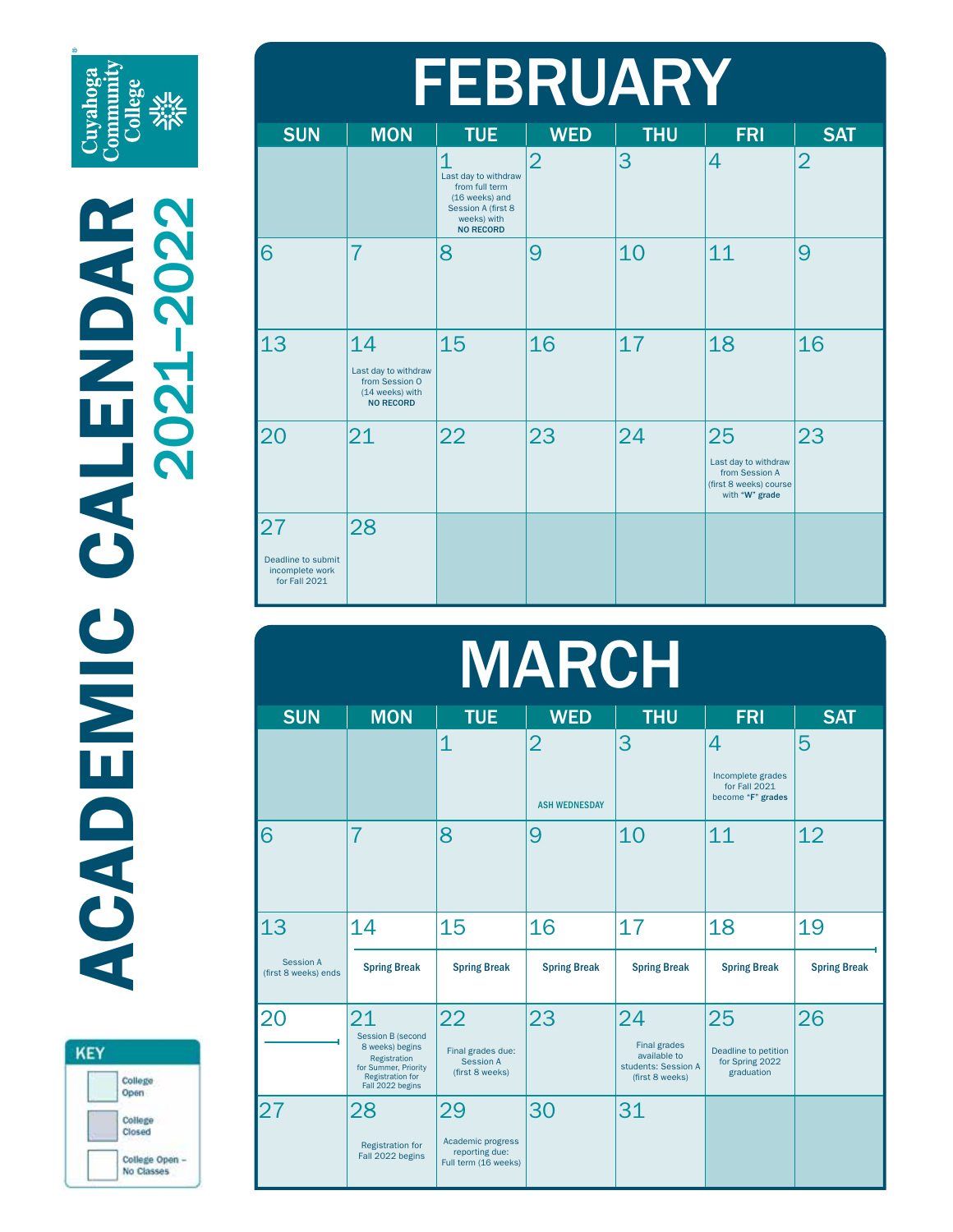Cuyahoga **Communi**<br>College



| <b>APRIL</b>        |                                                                                   |            |            |                |                                                                                                                                     |                            |  |
|---------------------|-----------------------------------------------------------------------------------|------------|------------|----------------|-------------------------------------------------------------------------------------------------------------------------------------|----------------------------|--|
| <b>SUN</b>          | <b>MON</b>                                                                        | <b>TUE</b> | <b>WED</b> | <b>THU</b>     | <b>FRI</b>                                                                                                                          | <b>SAT</b>                 |  |
|                     |                                                                                   |            |            |                | $\overline{1}$<br><b>RAMADAN BEGINS</b>                                                                                             | $\overline{2}$             |  |
| 3                   | 4<br>Last day to withdraw<br>from Session B<br>(second 8 weeks)<br>with NO RECORD | 5          | 6          | $\overline{7}$ | 8                                                                                                                                   | 9                          |  |
| 10                  | 11                                                                                | 12         | 13         | 14             | 15<br>Last day to withdraw<br>from full term<br>(16 weeks) course<br>with "W" grade<br><b>GOOD FRIDAY</b><br><b>PASSOVER BEGINS</b> | 16                         |  |
| 17<br><b>EASTER</b> | 18                                                                                | 19         | 20         | 21             | 22<br>Last day to withdraw<br>from Session O<br>(14 weeks) course<br>with "W" grade                                                 | 23<br><b>PASSOVER ENDS</b> |  |
| 24                  | 25                                                                                | 26         | 27         | 28             | 29<br>Last day to withdraw<br>from Session B<br>(second 8 weeks)<br>course with<br>"W" grade                                        | 30<br><b>RAMADAN ENDS</b>  |  |

| MAY                                                                                                  |                                                                         |                                                                                                      |                    |                    |                                                                                                                       |                    |  |
|------------------------------------------------------------------------------------------------------|-------------------------------------------------------------------------|------------------------------------------------------------------------------------------------------|--------------------|--------------------|-----------------------------------------------------------------------------------------------------------------------|--------------------|--|
| <b>SUN</b>                                                                                           | <b>MON</b>                                                              | <b>TUE</b>                                                                                           | <b>WED</b>         | <b>THU</b>         | <b>FRI</b>                                                                                                            | <b>SAT</b>         |  |
| $\overline{1}$                                                                                       | $\overline{2}$                                                          | 3                                                                                                    | 4                  | 5                  | 6<br><b>VESAK DAY</b>                                                                                                 | $\overline{7}$     |  |
| 8                                                                                                    | 9                                                                       | 10                                                                                                   | 11                 | 12                 | 13                                                                                                                    | 14                 |  |
|                                                                                                      | <b>Finals Week</b>                                                      | <b>Finals Week</b>                                                                                   | <b>Finals Week</b> | <b>Finals Week</b> | <b>Finals Week</b>                                                                                                    | <b>Finals Week</b> |  |
| 15<br>Spring semester<br>full term, Session B<br>(second 8 weeks)<br>and Session O<br>(14 weeks) end | 16                                                                      | 17<br>Final grades due:<br>Full term, Session B<br>(second 8 weeks)<br>and Session O<br>$(14$ weeks) | 18<br>Convocation  | 19                 | 20<br>Final grades available<br>to students: Full term<br>Session B (second 8<br>weeks) and Session O<br>$(14$ weeks) | 21                 |  |
| 22                                                                                                   | 23<br><b>Summer tuition</b><br>payment and<br>financial aid<br>deadline | 24                                                                                                   | 25                 | 26                 | 27                                                                                                                    | 28                 |  |
| 29                                                                                                   | 30<br><b>MEMORIAL DAY</b>                                               | 21<br>Summer session<br>full term (10 weeks)<br>and Session J<br>(first 5 weeks) begin               |                    |                    |                                                                                                                       |                    |  |